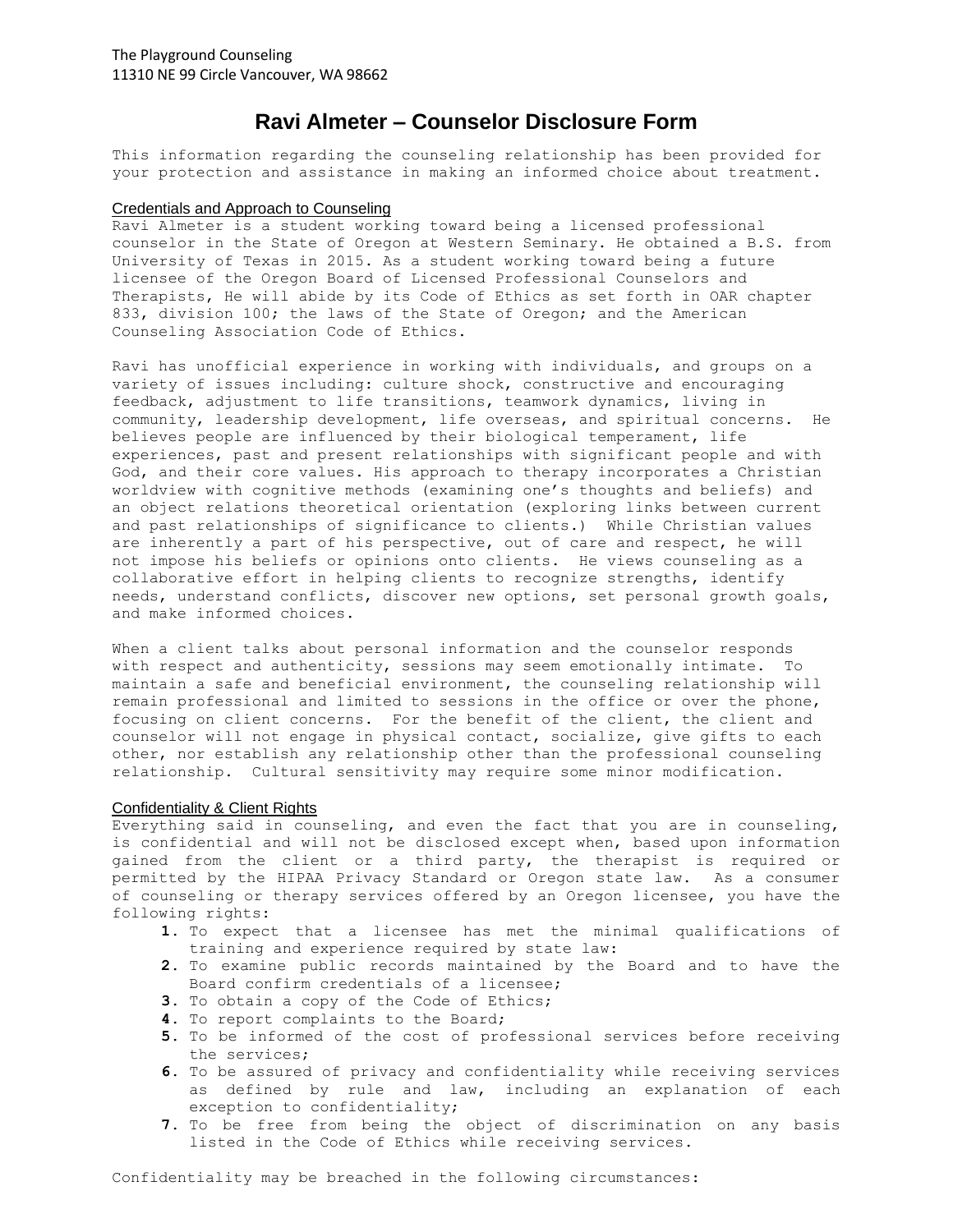- **a**) As a mandated reporter, reporting suspected abuse of a child, vulnerable adult, or animal;
- **b**) Addressing imminent danger to the well-being of client or others;
- **c**) Reporting information required by court order;
- **d**) Participation in case consultation or supervision; and
- **e**) Defending claims or complaints brought by the client against licensee;

Information may also be disclosed if a client signs a written authorization, including to an insurance company or other relevant agencies. Electronic transmission, caller identification--by phone, cell phone, FAX, email, digital money exchanges, or internet, increases risk for breach of confidentiality.

In keeping with generally accepted standards of practice, periodic supervision and consultation is made regarding the management of cases with other health professionals, who are bound by applicable rules of confidentiality. Ravi is supervised by Carrie Farrell, a licensed psychologist in the state of Washington, license number #MC60711851. Licensed counselors are required to participate in 40 hours of continuing education every two years, including six hours of training in professional ethics and four hours in cultural competency.

#### Voluntary Participation

Counseling involves personal exploration and potential life change that, whether positive or negative, may alter significant relationships and how a client views him or her self. Change can often create temporary distress. Participation in counseling is understood to be an informed choice made by the client. Since many factors influence the counseling process, specific outcomes cannot be guaranteed and clients may, or may not, maximally benefit.

Some clients need only a few sessions to achieve their goals, while others may require sessions over several months or years of counseling. The client may choose not to seek treatment at this time. Options include other therapists, books, support groups, self-help resources, medical treatment, pharmacological therapy, and other modes of treatment. A client has the right to terminate counseling at any time, however, it is understood that terminating prematurely may result in the return or worsening of symptoms.

Communication between client and counselor is considered to be part of the clinical record, which is accessible to the client upon written request to view or to obtain copies. Records are maintained for a period of seven years from date of termination. Records of minor clients will be retained for a period of seven years after their 18th birthday or seven years from the date of termination, whichever is the later.

Clients are encouraged to talk with the counselor directly if dissatisfied with services received, desirous of a second opinion or referral, or if intending to discontinue appointments. You may also contact the Oregon Board of Licensed Professional Counselors and Therapists at 3218 Pringle Road SE, #120, Salem, OR 97302-6312, Telephone: (503)378-5499, web address: http://www.oregon.gov/OBLPCT/ or by email at [lpct.board@state.or.us.](mailto:lpct.board@state.or.us) You can also obtain information about your counselor and view licensee disciplinary action on the Board's website.

### Emergency Services

If in need of emergency services, the client should call a crisis line at (800) 273-TALK, (800) SUICIDE,(503)988-4888, (360)696-9560, or 911 or text 741741.